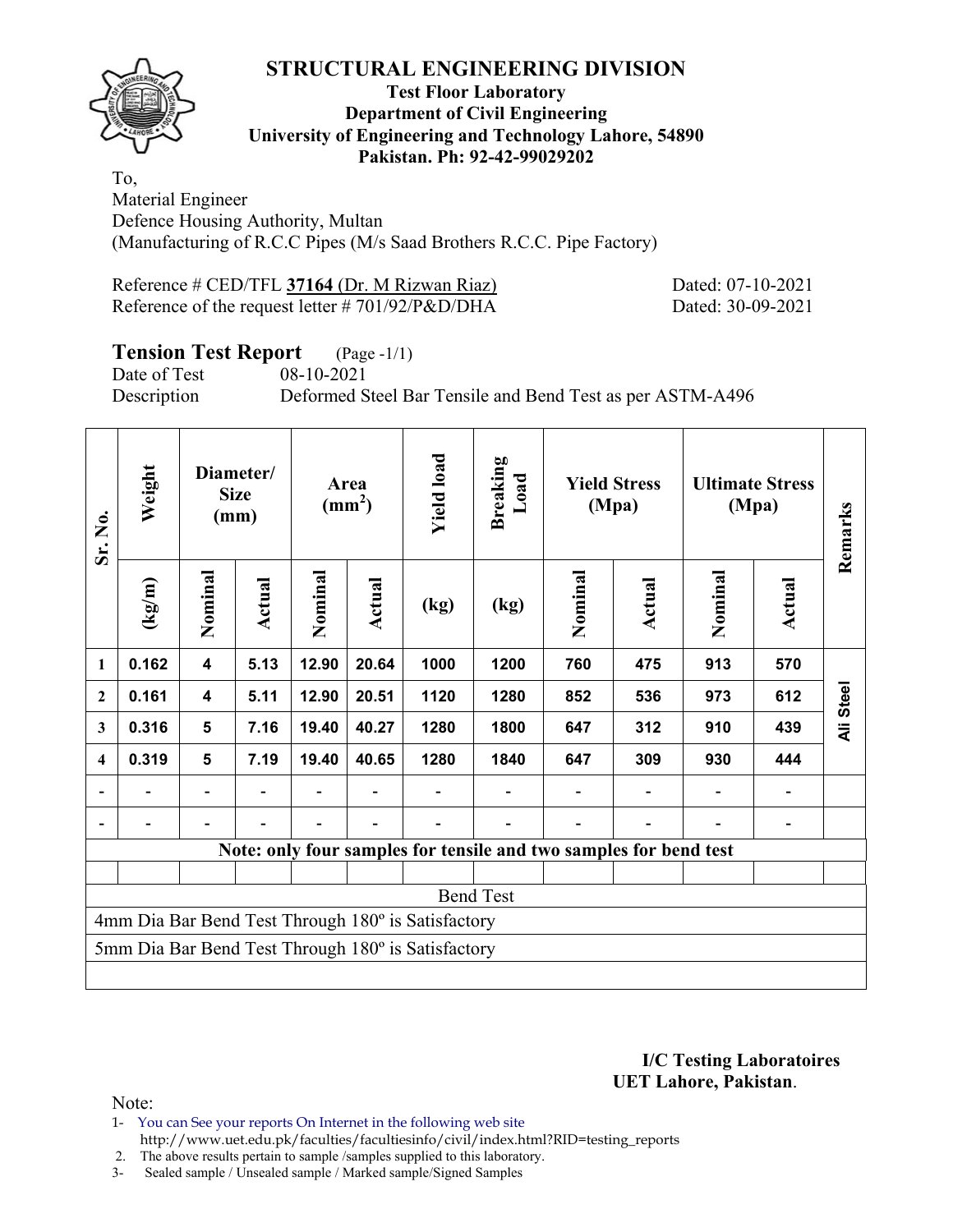

#### **Test Floor Laboratory Department of Civil Engineering University of Engineering and Technology Lahore, 54890 Pakistan. Ph: 92-42-99029202**

To, Material Engineer Defence Housing Authority, Multan (Manufacturing of R.C.C Pipes (M/s Saad Brothers R.C.C. Pipe Factory))

| Reference # CED/TFL 37165 (Dr. M Rizwan Riaz)   |  |  |
|-------------------------------------------------|--|--|
| Reference of the request letter #701/92/P&D/DHA |  |  |

Dated: 07-10-2021 Dated: 30-09-2021

# **Tension Test Report** (Page -1/1)

Date of Test 08-10-2021 Gauge length 8 inches

Description Deformed Steel Bar Tensile and Bend Test as per ASTM-A615

| Sr. No.          | Weight                                              |                          | Diameter/<br><b>Size</b><br>(mm) |                | Area<br>$(in^2)$         | <b>Yield load</b> | <b>Breaking</b><br>Load                                         |         | <b>Yield Stress</b><br>(psi) |                          | <b>Ultimate Stress</b><br>(psi) | Elongation               | % Elongation                 | Remarks  |
|------------------|-----------------------------------------------------|--------------------------|----------------------------------|----------------|--------------------------|-------------------|-----------------------------------------------------------------|---------|------------------------------|--------------------------|---------------------------------|--------------------------|------------------------------|----------|
|                  | (1bs/ft)                                            | Nominal                  | Actual                           | Nominal        | Actual                   | (kg)              | (kg)                                                            | Nominal | <b>Actual</b>                | Nominal                  | <b>Actual</b>                   | (inch)                   |                              |          |
| $\mathbf{1}$     | 0.384                                               | 10                       | 9.63                             | 0.12           | 0.113                    | 3700              | 5100                                                            | 67975   | 72310                        | 93696                    | 99700                           | 1.10                     | 13.8                         |          |
| $\boldsymbol{2}$ | 0.380                                               | 10                       | 9.58                             | 0.12           | 0.112                    | 3400              | 4700                                                            | 62464   | 67060                        | 86347                    | 92700                           | 1.20                     | 15.0                         | SJ Steel |
| $\blacksquare$   |                                                     | $\overline{\phantom{a}}$ |                                  |                |                          |                   |                                                                 |         |                              | $\overline{\phantom{a}}$ | $\overline{\phantom{a}}$        | $\overline{\phantom{0}}$ | $\qquad \qquad \blacksquare$ |          |
| $\blacksquare$   | Ξ.                                                  | $\overline{\phantom{a}}$ | $\blacksquare$                   | Ξ.             | $\overline{\phantom{a}}$ |                   |                                                                 |         |                              | $\blacksquare$           | $\overline{\phantom{a}}$        | $\overline{\phantom{a}}$ | $\overline{\phantom{a}}$     |          |
|                  | $\overline{\phantom{0}}$                            | Ξ.                       | $\blacksquare$                   | $\blacksquare$ | $\overline{\phantom{a}}$ |                   |                                                                 |         |                              | $\blacksquare$           | $\overline{\phantom{a}}$        | Ξ.                       | $\qquad \qquad \blacksquare$ |          |
|                  |                                                     | $\overline{\phantom{0}}$ | $\blacksquare$                   |                | $\blacksquare$           |                   |                                                                 |         | $\overline{\phantom{a}}$     |                          | $\overline{\phantom{0}}$        | $\blacksquare$           | $\overline{\phantom{0}}$     |          |
|                  |                                                     |                          |                                  |                |                          |                   | Note: only two samples for tensile and one sample for bend test |         |                              |                          |                                 |                          |                              |          |
|                  |                                                     |                          |                                  |                |                          |                   |                                                                 |         |                              |                          |                                 |                          |                              |          |
|                  |                                                     |                          |                                  |                |                          |                   | <b>Bend Test</b>                                                |         |                              |                          |                                 |                          |                              |          |
|                  | 10mm Dia Bar Bend Test Through 180° is Satisfactory |                          |                                  |                |                          |                   |                                                                 |         |                              |                          |                                 |                          |                              |          |
|                  |                                                     |                          |                                  |                |                          |                   |                                                                 |         |                              |                          |                                 |                          |                              |          |
|                  |                                                     |                          |                                  |                |                          |                   |                                                                 |         |                              |                          |                                 |                          |                              |          |

**I/C Testing Laboratoires UET Lahore, Pakistan**.

Note:

1- You can See your reports On Internet in the following web site http://www.uet.edu.pk/faculties/facultiesinfo/civil/index.html?RID=testing\_reports

2. The above results pertain to sample /samples supplied to this laboratory.

3- Sealed sample / Unsealed sample / Marked sample/Signed Samples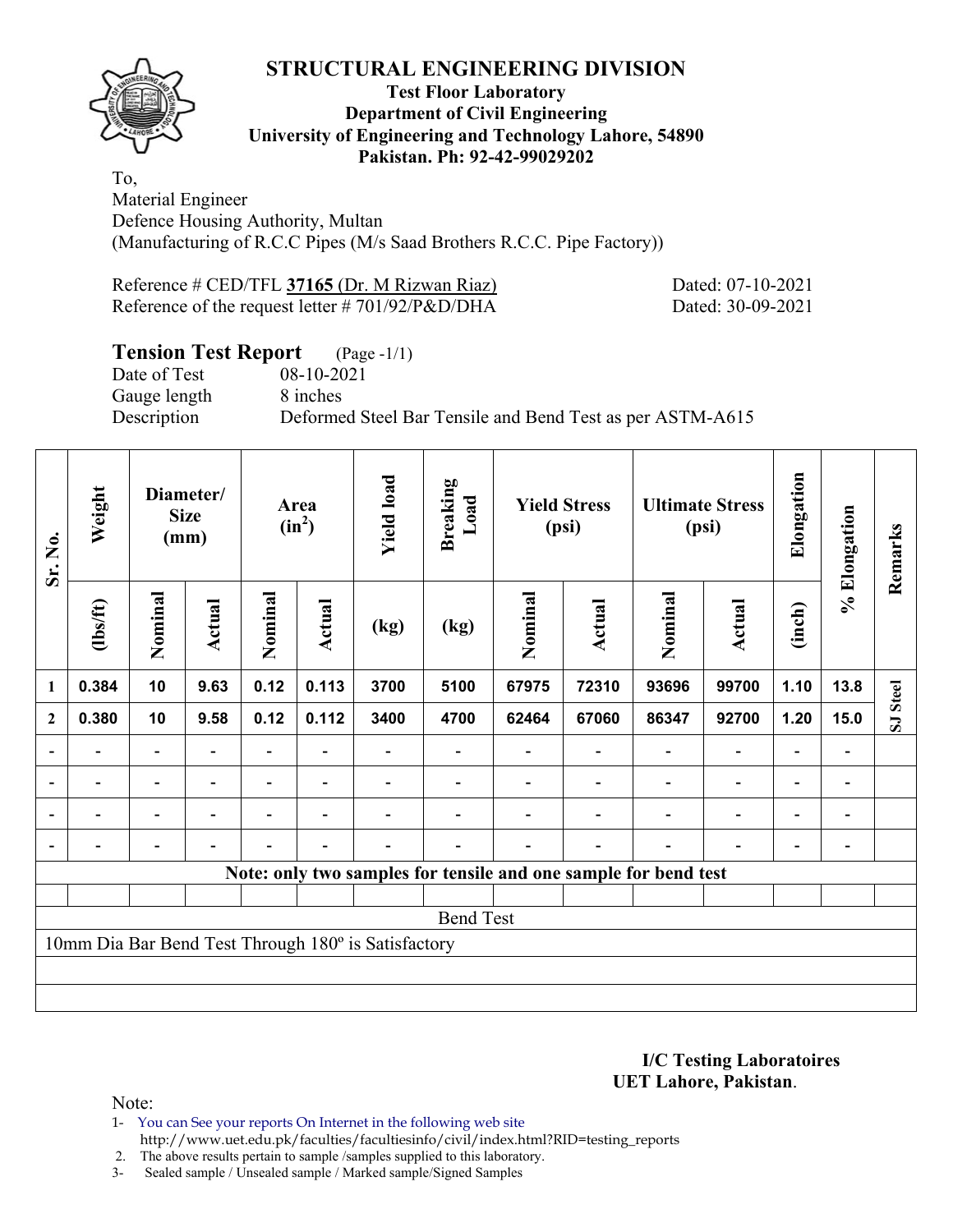

#### **Test Floor Laboratory Department of Civil Engineering University of Engineering and Technology Lahore, 54890 Pakistan. Ph: 92-42-99029202**

To, Coordinator/ Secretary Lahore Diocesan Board of Education St. Denys' High School, Murree Phase III.

Reference # CED/TFL **37166** (Dr. M Rizwan Riaz) Dated: 07-10-2021 Reference of the request letter # COORD/124/84/BLDG Dated: 06-09-2021

## **Tension Test Report** (Page -1/1)

Date of Test 08-10-2021 Gauge length 8 inches

Description Deformed Steel Bar Tensile and Bend Test as per ASTM-A615

| Sr. No.        | Weight           |                          | Diameter/<br><b>Size</b><br>(inch) |                | Area<br>$(in^2)$         | <b>Yield load</b>                                   | <b>Breaking</b><br>Load |         | <b>Yield Stress</b><br>(psi) |                                                                | <b>Ultimate Stress</b><br>(psi) | Elongation               | % Elongation             | Remarks |
|----------------|------------------|--------------------------|------------------------------------|----------------|--------------------------|-----------------------------------------------------|-------------------------|---------|------------------------------|----------------------------------------------------------------|---------------------------------|--------------------------|--------------------------|---------|
|                | $\frac{2}{10}$   | Nominal                  | Actual                             | Nominal        | Actual                   | (kg)                                                | (kg)                    | Nominal | Actual                       | Nominal                                                        | Actual                          | (inch)                   |                          |         |
| $\mathbf{1}$   | 0.407            | 3/8                      | 0.390                              | 0.11           | 0.120                    | 3500                                                | 5500                    | 70200   | 64530                        | 110200                                                         | 101400                          | 1.00                     | 12.5                     |         |
|                |                  |                          |                                    |                |                          |                                                     |                         |         |                              |                                                                |                                 |                          |                          |         |
|                |                  | $\overline{\phantom{0}}$ |                                    |                |                          |                                                     |                         |         |                              |                                                                | $\overline{\phantom{0}}$        | $\overline{\phantom{0}}$ |                          |         |
| $\blacksquare$ |                  | Ξ.                       |                                    |                |                          |                                                     |                         |         |                              |                                                                | $\blacksquare$                  | $\overline{\phantom{0}}$ | $\overline{\phantom{0}}$ |         |
|                | $\blacksquare$   | Ξ.                       | $\overline{\phantom{0}}$           | $\blacksquare$ | $\blacksquare$           |                                                     |                         |         |                              |                                                                | $\overline{\phantom{0}}$        | $\overline{\phantom{0}}$ | $\overline{\phantom{0}}$ |         |
|                |                  | $\blacksquare$           |                                    |                | $\overline{\phantom{a}}$ |                                                     |                         |         | ۰                            |                                                                | $\overline{\phantom{0}}$        | ۰                        |                          |         |
|                |                  |                          |                                    |                |                          |                                                     |                         |         |                              | Note: only one sample for tensile and one sample for bend test |                                 |                          |                          |         |
|                |                  |                          |                                    |                |                          |                                                     |                         |         |                              |                                                                |                                 |                          |                          |         |
|                | <b>Bend Test</b> |                          |                                    |                |                          |                                                     |                         |         |                              |                                                                |                                 |                          |                          |         |
|                |                  |                          |                                    |                |                          | 3/8" Dia Bar Bend Test Through 180° is Satisfactory |                         |         |                              |                                                                |                                 |                          |                          |         |
|                |                  |                          |                                    |                |                          |                                                     |                         |         |                              |                                                                |                                 |                          |                          |         |
|                |                  |                          |                                    |                |                          |                                                     |                         |         |                              |                                                                |                                 |                          |                          |         |

#### **I/C Testing Laboratoires UET Lahore, Pakistan**.

- 1- You can See your reports On Internet in the following web site http://www.uet.edu.pk/faculties/facultiesinfo/civil/index.html?RID=testing\_reports
- 2. The above results pertain to sample /samples supplied to this laboratory.
- 3- Sealed sample / Unsealed sample / Marked sample/Signed Samples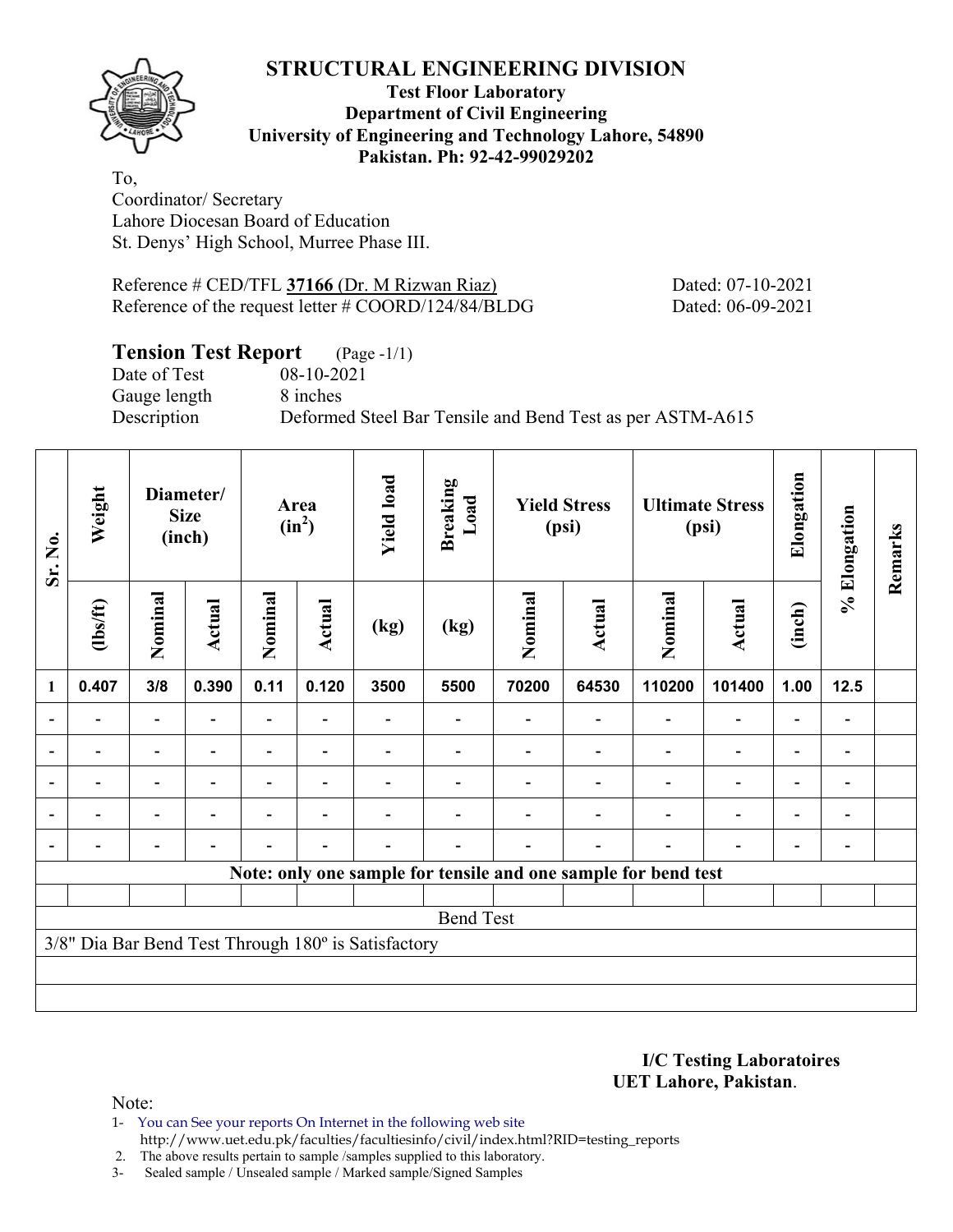

#### **Test Floor Laboratory Department of Civil Engineering University of Engineering and Technology Lahore, 54890 Pakistan. Ph: 92-42-99029202**

To, M/S Baig ConstructionCo. Lahore (Jinnah Square Mall, Khayabane Jinnah Road Lahore)

Reference # CED/TFL **37170** (Dr. M Rizwan Riaz) Dated: 07-10-2021 Reference of the request letter # 07102021BCC Dated: 07-10-2021

# **Tension Test Report** (Page -1/1)

Date of Test 08-10-2021 Gauge length 8 inches

Description Deformed Steel Bar Tensile and Bend Test as per ASTM-A615

| Sr. No.        | Weight                                        |                          | Diameter/<br><b>Size</b> | Area<br>$(in^2)$ |                          | <b>Yield load</b> | <b>Breaking</b><br>Load | <b>Yield Stress</b><br>(psi)                                    |                          |                          | <b>Ultimate Stress</b><br>(psi) |                          | % Elongation                 | Remarks |
|----------------|-----------------------------------------------|--------------------------|--------------------------|------------------|--------------------------|-------------------|-------------------------|-----------------------------------------------------------------|--------------------------|--------------------------|---------------------------------|--------------------------|------------------------------|---------|
|                | $\frac{2}{10}$                                | Nominal<br>$(\#)$        | <b>Actual</b><br>(inch)  | Nominal          | Actual                   | (kg)              | (kg)                    | Nominal                                                         | Actual                   | Nominal                  | <b>Actual</b>                   | (inch)                   |                              |         |
| 1              | 0.394                                         | $\mathbf{3}$             | 0.384                    | 0.11             | 0.116                    | 4900              | 6100                    | 98200                                                           | 93350                    | 122300                   | 116300                          | 1.00                     | $12.5$                       |         |
| $\mathbf{2}$   | 0.392                                         | $\mathbf{3}$             | 0.383                    | 0.11             | 0.115                    | 5000              | 6100                    | 100200                                                          | 95540                    | 122300                   | 116600                          | 0.80                     | 10.0                         |         |
|                |                                               | $\overline{\phantom{0}}$ |                          |                  |                          |                   |                         |                                                                 |                          |                          | $\overline{\phantom{0}}$        | $\overline{\phantom{0}}$ | $\qquad \qquad \blacksquare$ |         |
|                |                                               | $\overline{\phantom{0}}$ |                          |                  | ۰                        |                   |                         |                                                                 |                          |                          | $\overline{\phantom{0}}$        | $\overline{\phantom{0}}$ | $\qquad \qquad \blacksquare$ |         |
| $\blacksquare$ | $\overline{\phantom{0}}$                      | $\overline{\phantom{a}}$ | $\blacksquare$           | $\blacksquare$   | $\overline{\phantom{a}}$ |                   |                         |                                                                 | $\overline{\phantom{0}}$ | $\overline{\phantom{a}}$ | $\overline{\phantom{a}}$        | $\overline{\phantom{a}}$ | $\blacksquare$               |         |
|                | $\overline{\phantom{0}}$                      | $\overline{\phantom{a}}$ |                          |                  | ٠                        |                   |                         |                                                                 | $\overline{\phantom{0}}$ | ٠                        | $\qquad \qquad \blacksquare$    | $\overline{\phantom{a}}$ | $\qquad \qquad \blacksquare$ |         |
|                |                                               |                          |                          |                  |                          |                   |                         | Note: only two samples for tensile and one sample for bend test |                          |                          |                                 |                          |                              |         |
|                |                                               |                          |                          |                  |                          |                   |                         |                                                                 |                          |                          |                                 |                          |                              |         |
|                |                                               |                          |                          |                  |                          |                   | <b>Bend Test</b>        |                                                                 |                          |                          |                                 |                          |                              |         |
|                | #3 Bar Bend Test Through 180° is Satisfactory |                          |                          |                  |                          |                   |                         |                                                                 |                          |                          |                                 |                          |                              |         |
|                |                                               |                          |                          |                  |                          |                   |                         |                                                                 |                          |                          |                                 |                          |                              |         |
|                |                                               |                          |                          |                  |                          |                   |                         |                                                                 |                          |                          |                                 |                          |                              |         |

**I/C Testing Laboratoires UET Lahore, Pakistan**.

Note:

1- You can See your reports On Internet in the following web site http://www.uet.edu.pk/faculties/facultiesinfo/civil/index.html?RID=testing\_reports

2. The above results pertain to sample /samples supplied to this laboratory.

3- Sealed sample / Unsealed sample / Marked sample/Signed Samples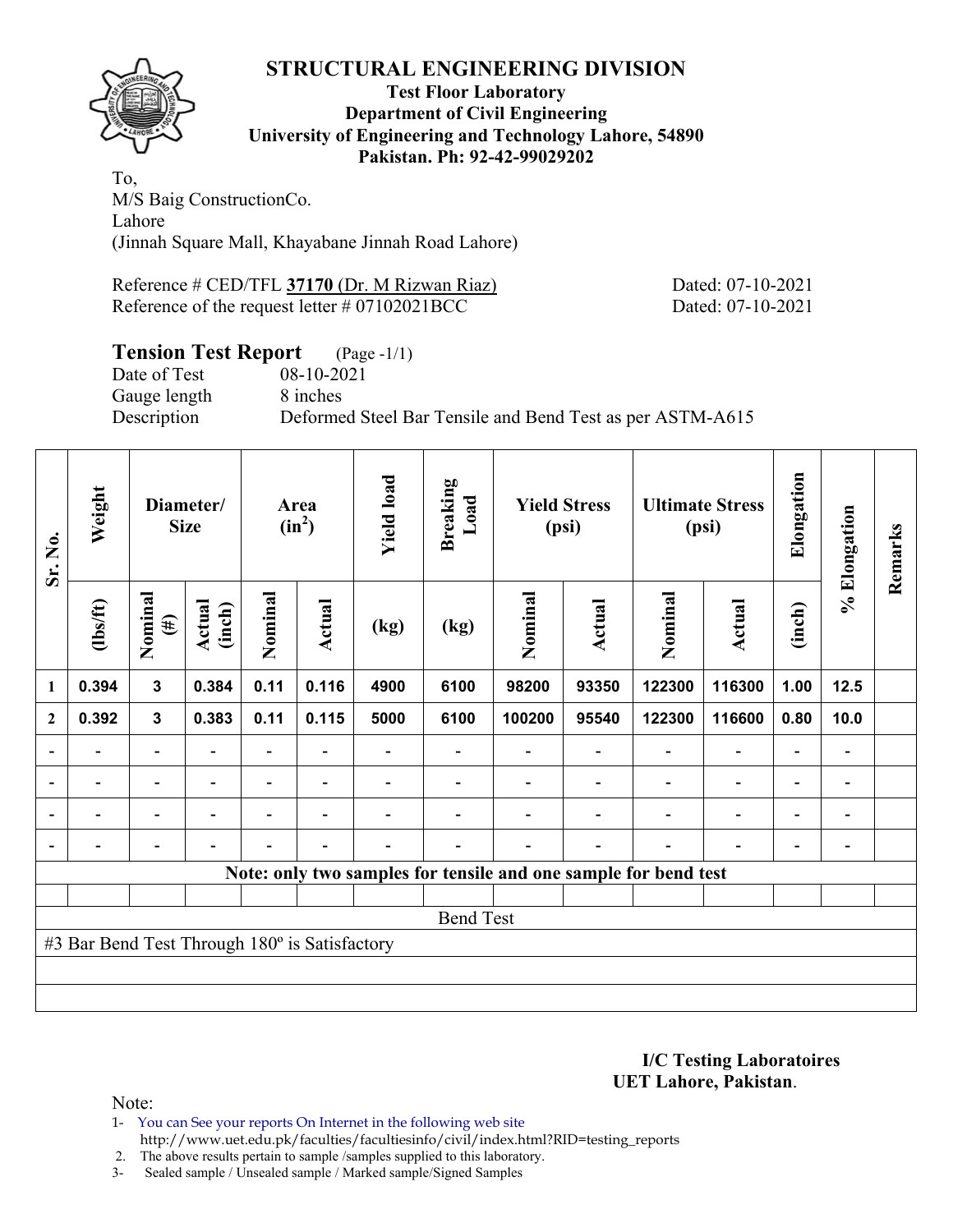

#### **Test Floor Laboratory Department of Civil Engineering University of Engineering and Technology Lahore, 54890 Pakistan. Ph: 92-42-99029202**

To, Project Manager CCECC-MATRACON-HABIB Joint Venture Re-Construction & Up-gradation of Main Runway (18L/36R) at Allama Iqbal International Airport (AIIAP), Lahore (Batala Steel)

Reference # CED/TFL 37171 (Dr. M Rizwan Riaz) Dated: 07-10-2021 Reference of the request letter # AIIAP/CCECC-MATRACON-HABIB Jv/2021/694 Dated: 07-10-2021

**Tension Test Report** (Page -1/1)

Date of Test 08-10-2021

Gauge length 8 inches

Description Deformed Steel Bar Tensile and Bend Test as per ASTM-A615

| Sr. No.                                             | Weight<br>Diameter/<br><b>Size</b><br>(mm)          |                |        |         | Area<br>$(in^2)$ | <b>Yield load</b><br><b>Breaking</b><br>Load |                  | <b>Yield Stress</b><br>(psi) |                | <b>Ultimate Stress</b><br>(psi)                                  |                          | Elongation     | % Elongation | Heat No. |
|-----------------------------------------------------|-----------------------------------------------------|----------------|--------|---------|------------------|----------------------------------------------|------------------|------------------------------|----------------|------------------------------------------------------------------|--------------------------|----------------|--------------|----------|
|                                                     | (1bs/ft)                                            | Nominal        | Actual | Nominal | Actual           | (kg)                                         | (kg)             | Nominal                      | <b>Actual</b>  | Nominal                                                          | Actual                   | (inch)         |              |          |
| 1                                                   | 0.421                                               | 10             | 10.09  | 0.12    | 0.124            | 4000                                         | 5000             | 73487                        | 71180          | 91858                                                            | 89000                    | 1.30           | 16.3         | 750      |
| $\overline{2}$                                      | 0.429                                               | 10             | 10.18  | 0.12    | 0.126            | 4000                                         | 5500             | 73487                        | 69850          | 101044                                                           | 96100                    | 1.00           | 12.5         | 751      |
|                                                     | $\blacksquare$                                      | $\blacksquare$ |        | ۰       | $\blacksquare$   |                                              |                  |                              | $\blacksquare$ |                                                                  | $\blacksquare$           | $\blacksquare$ |              |          |
|                                                     | $\blacksquare$                                      | $\blacksquare$ | -      | ۰       | $\blacksquare$   |                                              |                  |                              |                |                                                                  | $\overline{\phantom{a}}$ | $\blacksquare$ |              |          |
|                                                     |                                                     |                |        |         |                  |                                              |                  |                              |                |                                                                  | $\blacksquare$           | ۰              |              |          |
|                                                     |                                                     |                |        |         |                  |                                              |                  |                              |                |                                                                  |                          |                |              |          |
|                                                     |                                                     |                |        |         |                  |                                              |                  |                              |                | Note: only two samples for tensile and two samples for bend test |                          |                |              |          |
|                                                     |                                                     |                |        |         |                  |                                              |                  |                              |                |                                                                  |                          |                |              |          |
|                                                     |                                                     |                |        |         |                  |                                              | <b>Bend Test</b> |                              |                |                                                                  |                          |                |              |          |
| 10mm Dia Bar Bend Test Through 180° is Satisfactory |                                                     |                |        |         |                  |                                              |                  |                              |                |                                                                  |                          |                |              |          |
|                                                     | 10mm Dia Bar Bend Test Through 180° is Satisfactory |                |        |         |                  |                                              |                  |                              |                |                                                                  |                          |                |              |          |
|                                                     |                                                     |                |        |         |                  |                                              |                  |                              |                |                                                                  |                          |                |              |          |

**I/C Testing Laboratoires UET Lahore, Pakistan**.

- 1- You can See your reports On Internet in the following web site http://www.uet.edu.pk/faculties/facultiesinfo/civil/index.html?RID=testing\_reports
- 2. The above results pertain to sample /samples supplied to this laboratory.
- 3- Sealed sample / Unsealed sample / Marked sample/Signed Samples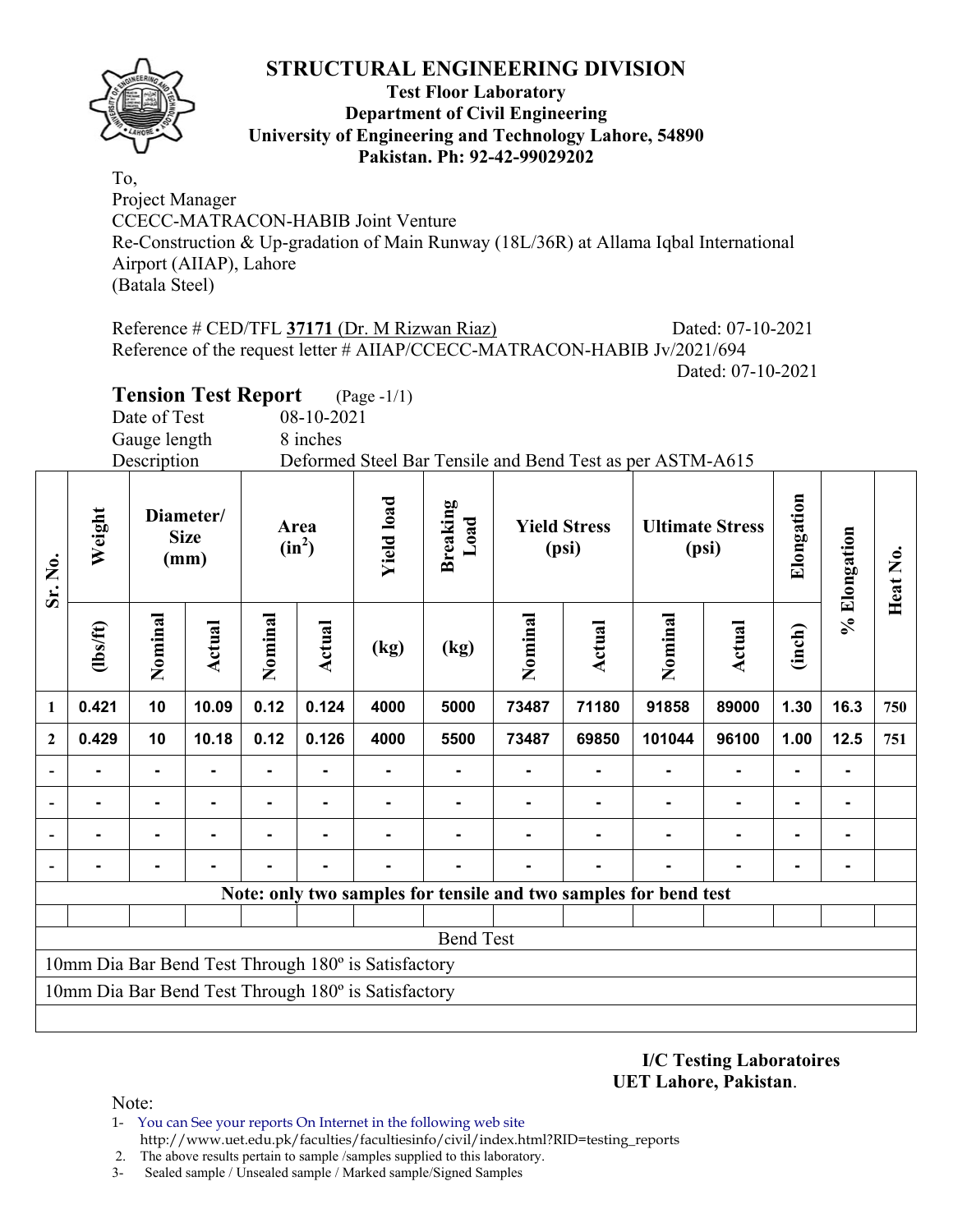

#### **Test Floor Laboratory Department of Civil Engineering University of Engineering and Technology Lahore, 54890 Pakistan. Ph: 92-42-99029202**

To, Sub Divisional Officer Buildings Sub Division No. 2 Multan "Establishment of 200 Bedded Mother & Child Hospital at Ghalla Dodam Multan"

| Reference # CED/TFL 37176 (Dr. M Rizwan Riaz)    | Dated: 08-10-2021 |
|--------------------------------------------------|-------------------|
| Reference of the request letter # $266/2^{nd}$ ; | Dated: 07-09-2021 |

## **Tension Test Report** (Page -1/1)

Date of Test 08-10-2021 Gauge length 8 inches Description Deformed Steel Bar Tensile and Bend Test as per ASTM-A615

| Sr. No.        | Weight                                              |                | Diameter/<br><b>Size</b><br>(inch) |         |                | Area<br>$(in^2)$ |                  | <b>Yield load</b><br><b>Breaking</b><br>Load<br><b>Yield Stress</b><br>(psi) |               | <b>Ultimate Stress</b><br>(psi)                                |                | Elongation | % Elongation   | Remarks |
|----------------|-----------------------------------------------------|----------------|------------------------------------|---------|----------------|------------------|------------------|------------------------------------------------------------------------------|---------------|----------------------------------------------------------------|----------------|------------|----------------|---------|
|                | (1bs/ft)                                            | Nominal        | <b>Actual</b>                      | Nominal | <b>Actual</b>  | (kg)             | (kg)             | Nominal                                                                      | <b>Actual</b> | Nominal                                                        | Actual         | (inch)     |                |         |
| $\mathbf{1}$   | 0.360                                               | 3/8            | 0.367                              | 0.11    | 0.106          | 3400             | 5300             | 68200                                                                        | 70850         | 106200                                                         | 110500         | 1.30       | 16.3           |         |
|                |                                                     |                |                                    |         |                |                  |                  |                                                                              |               |                                                                | $\blacksquare$ |            |                |         |
| $\blacksquare$ |                                                     |                |                                    |         | ۰              |                  |                  |                                                                              | ٠             | $\blacksquare$                                                 | ۰              | ۰          |                |         |
| $\blacksquare$ |                                                     |                |                                    |         | ٠              |                  |                  |                                                                              |               |                                                                | ۰              | ۰          | -              |         |
|                |                                                     | $\blacksquare$ | $\blacksquare$                     | ٠       | ۰              |                  |                  |                                                                              | ٠             | $\blacksquare$                                                 | $\blacksquare$ | ۰          | $\blacksquare$ |         |
|                |                                                     | $\blacksquare$ | ۰                                  |         | $\blacksquare$ |                  |                  |                                                                              | ٠             | $\blacksquare$                                                 | $\blacksquare$ | ۰          | $\blacksquare$ |         |
|                |                                                     |                |                                    |         |                |                  |                  |                                                                              |               | Note: only one sample for tensile and one sample for bend test |                |            |                |         |
|                |                                                     |                |                                    |         |                |                  |                  |                                                                              |               |                                                                |                |            |                |         |
|                |                                                     |                |                                    |         |                |                  | <b>Bend Test</b> |                                                                              |               |                                                                |                |            |                |         |
|                | 3/8" Dia Bar Bend Test Through 180° is Satisfactory |                |                                    |         |                |                  |                  |                                                                              |               |                                                                |                |            |                |         |
|                |                                                     |                |                                    |         |                |                  |                  |                                                                              |               |                                                                |                |            |                |         |
|                |                                                     |                |                                    |         |                |                  |                  |                                                                              |               |                                                                |                |            |                |         |

**I/C Testing Laboratoires UET Lahore, Pakistan**.

Note:

1- You can See your reports On Internet in the following web site http://www.uet.edu.pk/faculties/facultiesinfo/civil/index.html?RID=testing\_reports

2. The above results pertain to sample /samples supplied to this laboratory.

3- Sealed sample / Unsealed sample / Marked sample/Signed Samples